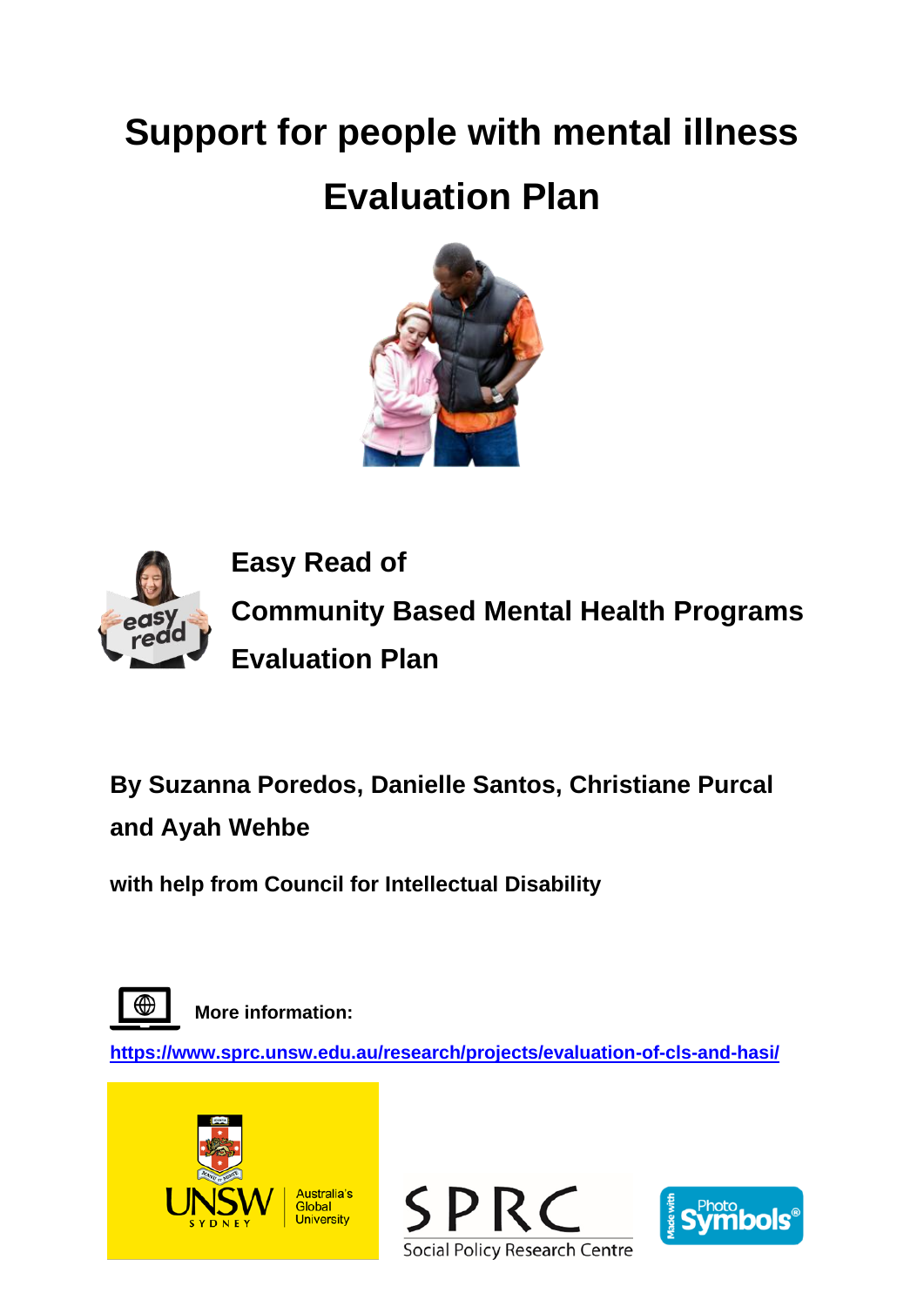## **About this Easy Read**

This is about a plan to do research.

The research is about mental illness.

Mental illness is common in Australia.



One in five people have a mental illness.

Some mental illnesses are:



• depression



anxiety

schizophrenia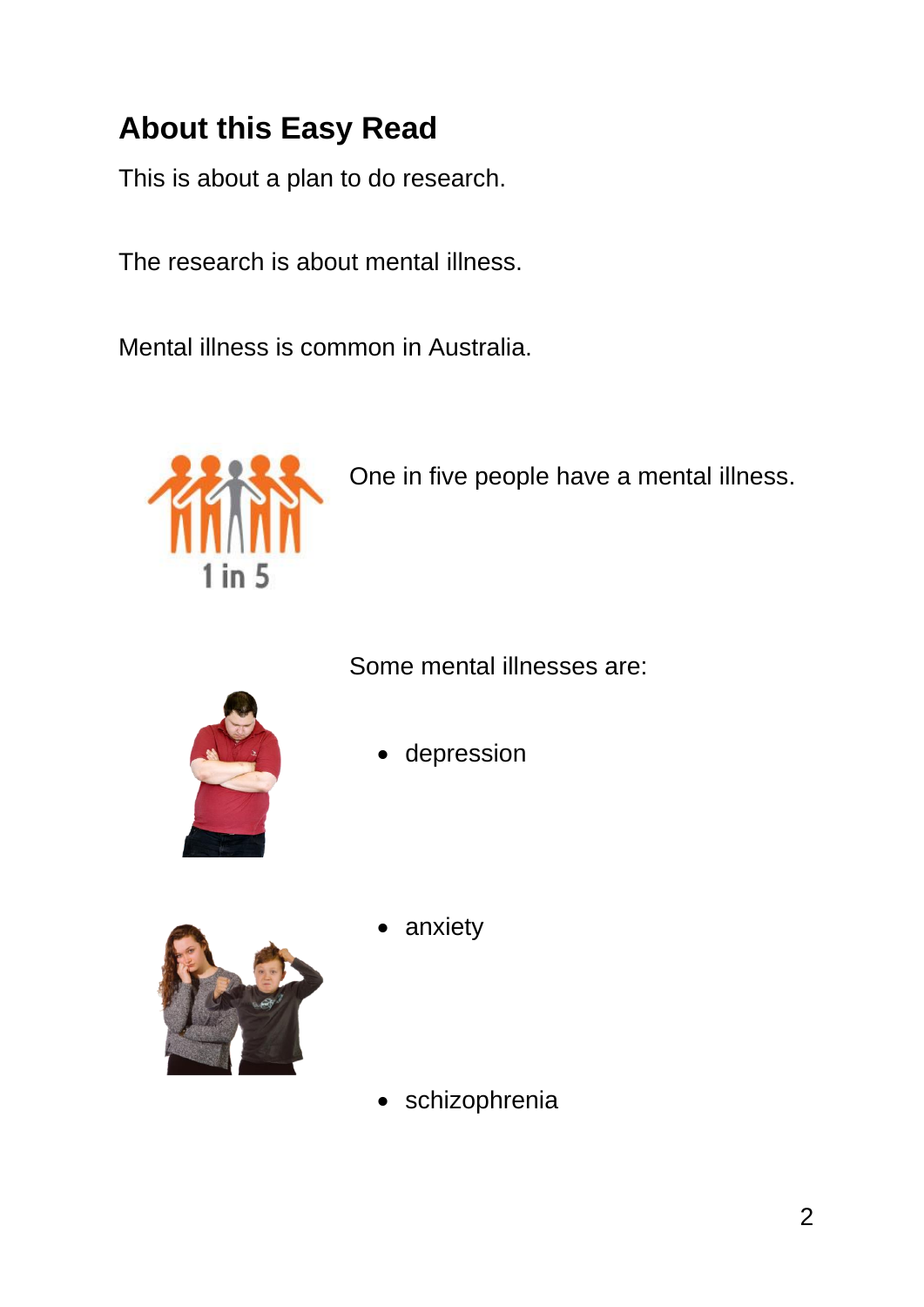

People from the Social Policy Research Centre do the research.



The Social Policy Research Centre is called **SPRC** for short.



The research looks at programs that help people with mental illness.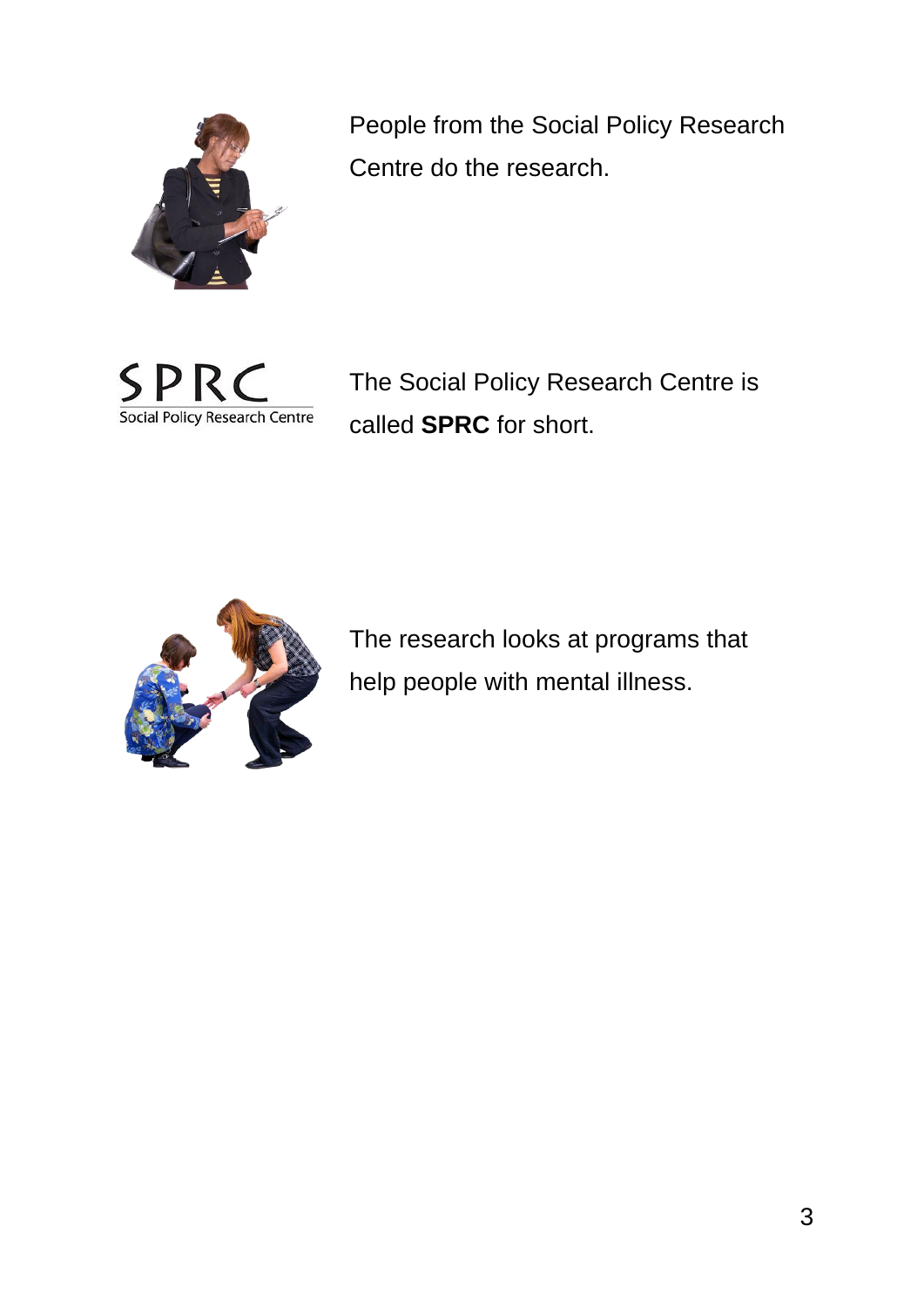### **About the programs**



The research is about 2 programs by NSW Health.

The programs are called



**Housing and Accommodation Support Initiative (HASI)**

and



**Community Living Supports (CLS)**



The programs provide services so people with mental illness can improve their lives.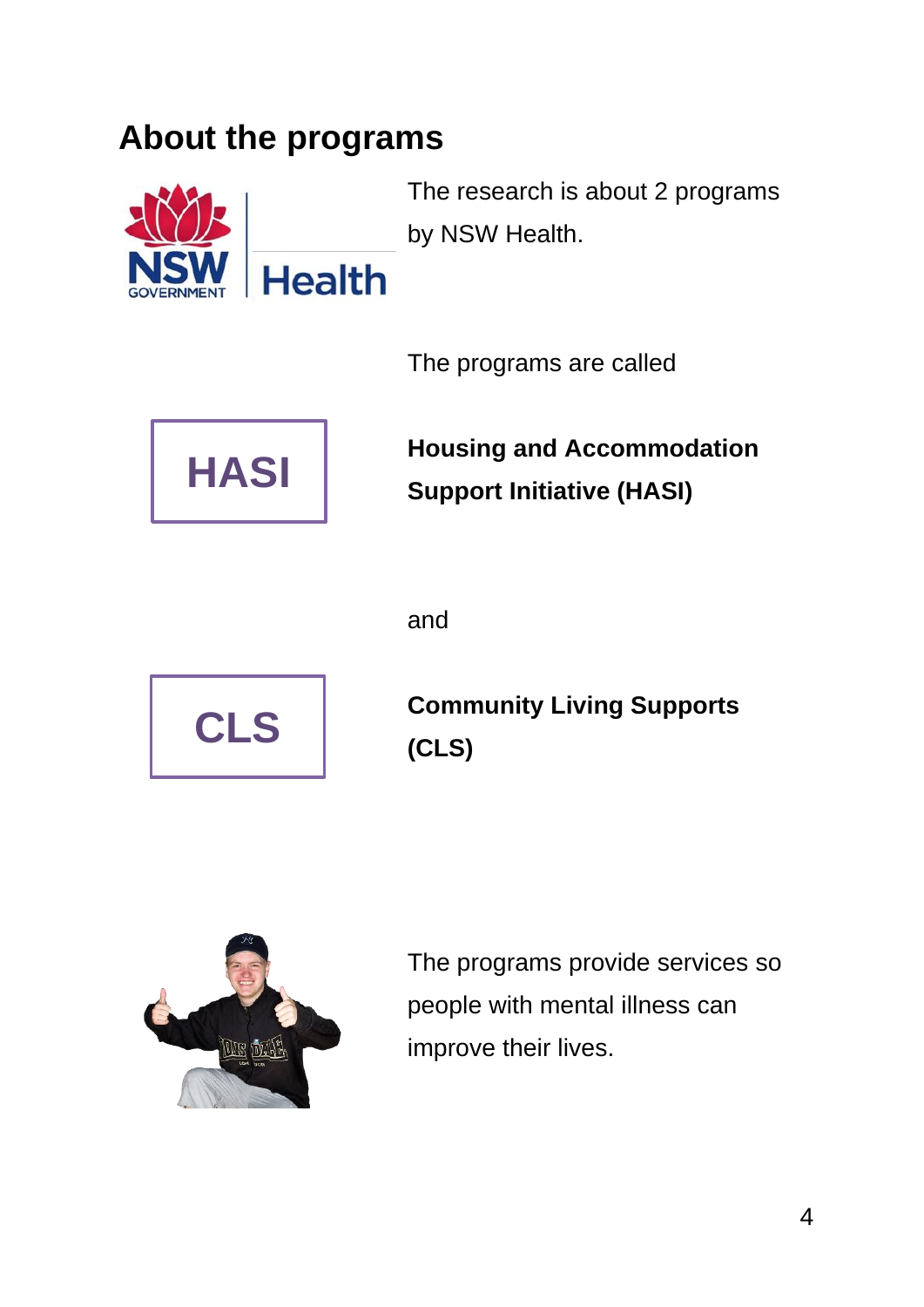The programs help people to reach their goals.

For example:



Do shopping or cooking



Move from hospital or prison back to home



Learn new skills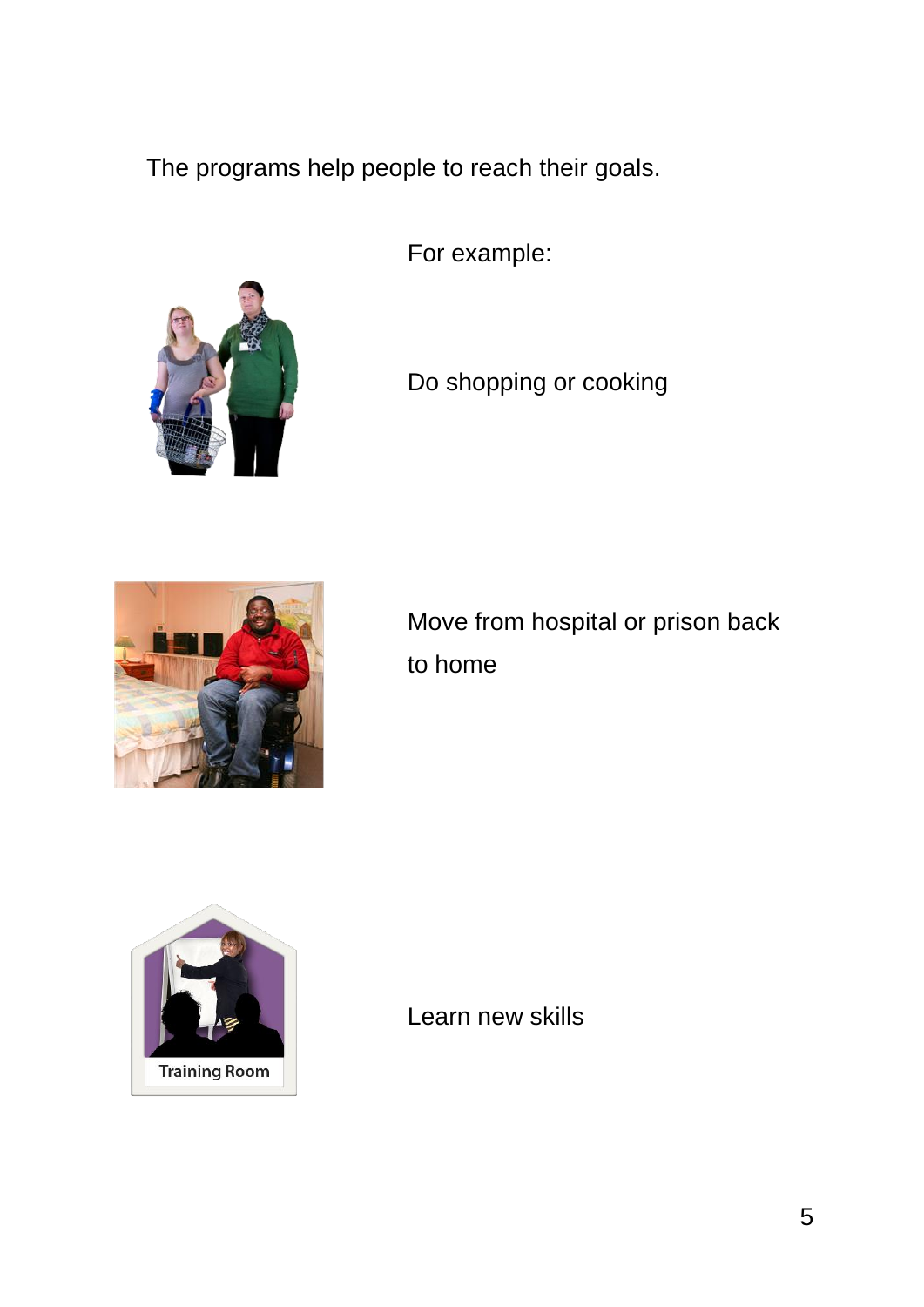

Find a job



Make new friends



Find other help, like drug or alcohol services.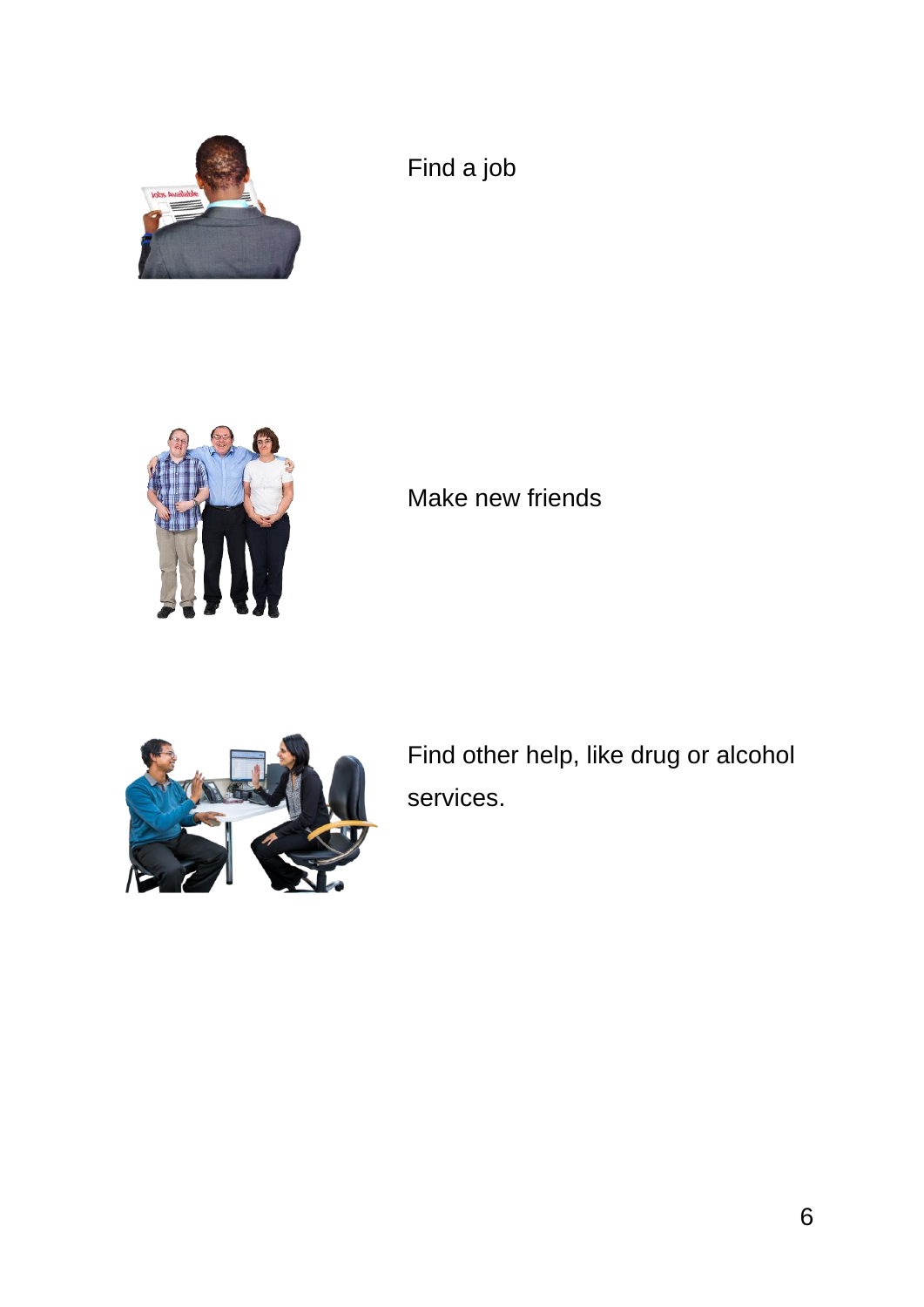### **What this research does**



The research looks at what is good about the programs.



We look at the cost of the programs.



We want to find out how the programs can be better.



The research happens from November 2017 until January 2020.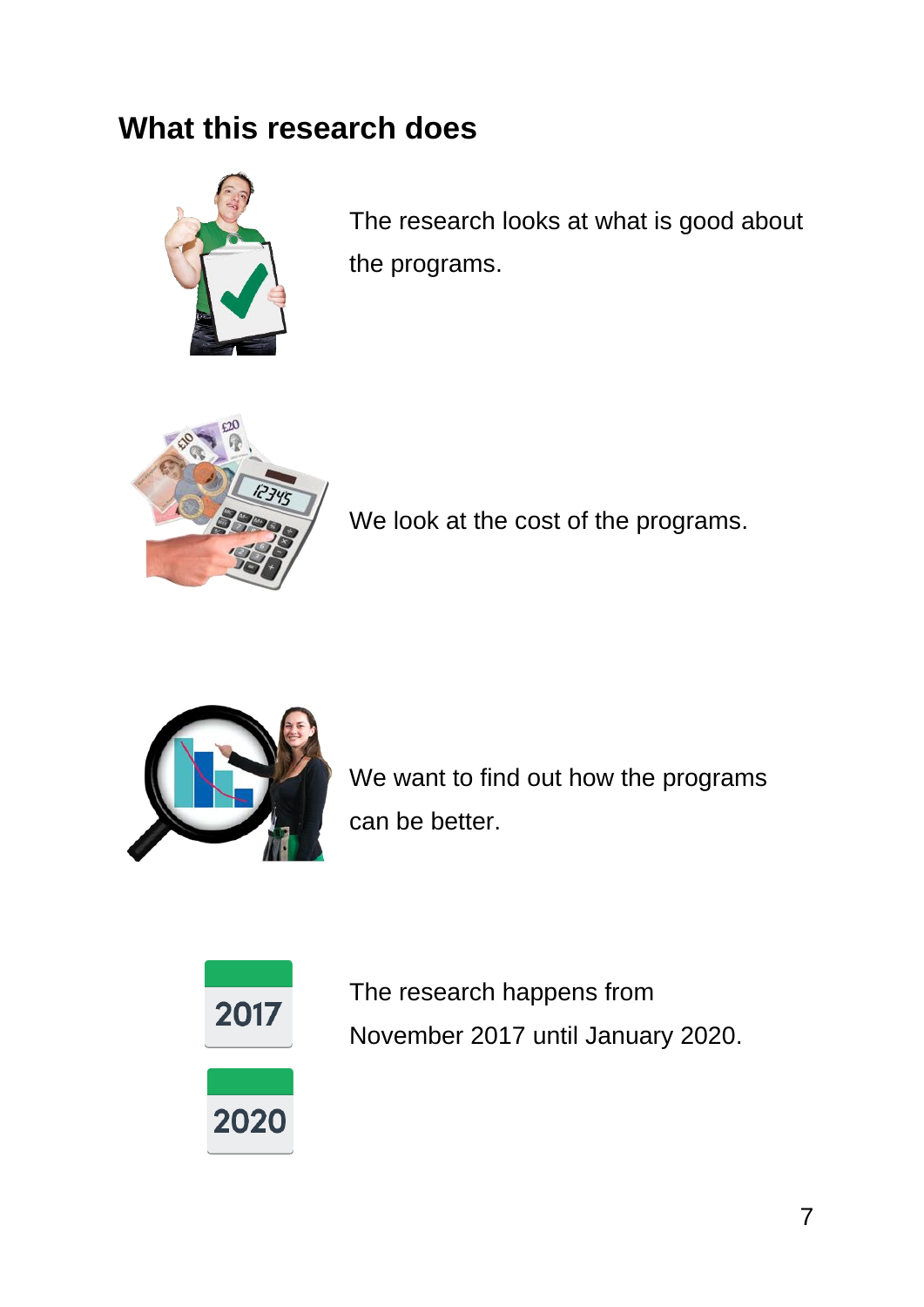#### **How we do the research**



Listen to people's stories



Do phone interviews



Read documents



Look at other information about people in the programs such as: how their mental illness can affect their physical health.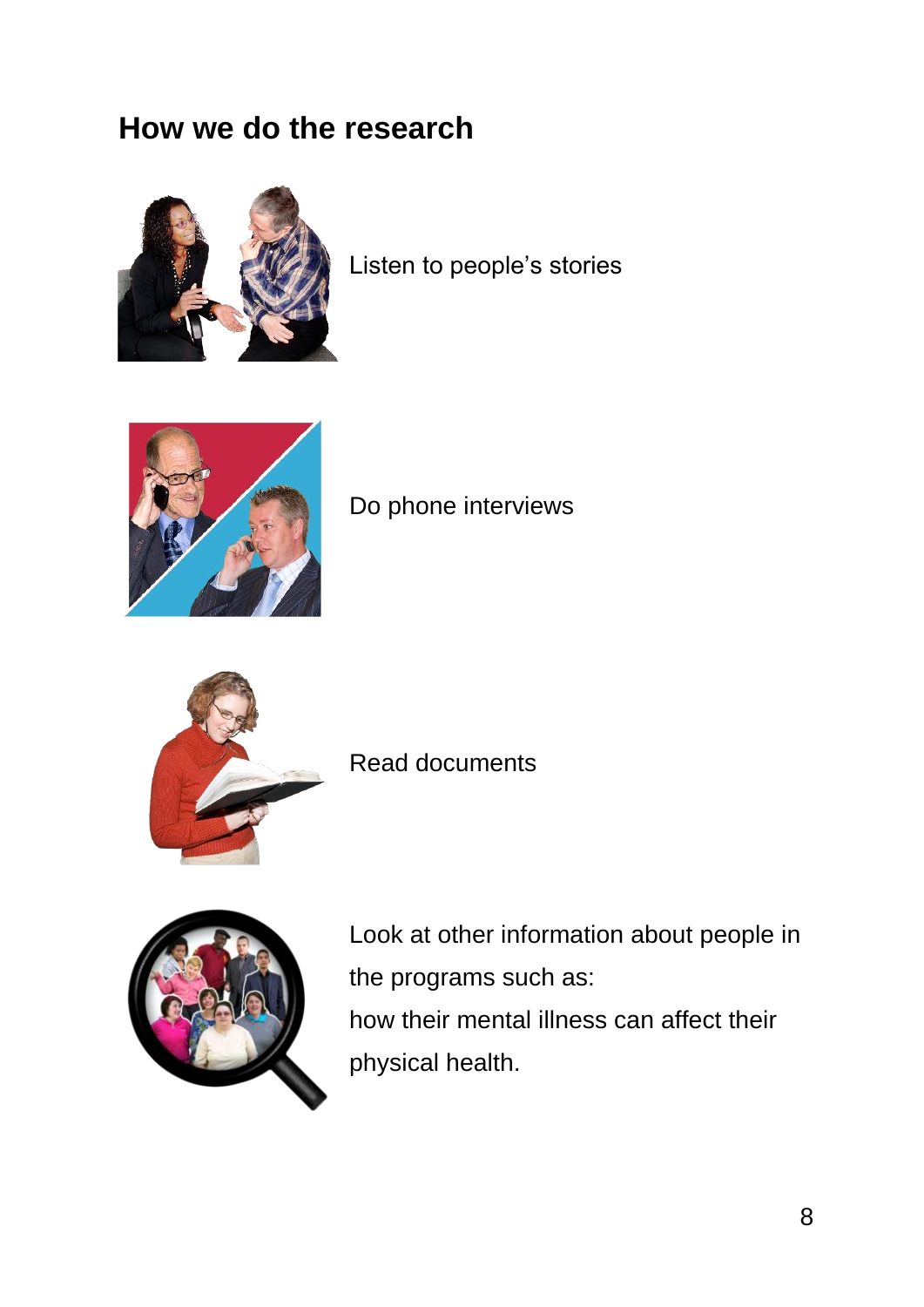### **We talk to different people**



People who use the programs



Families and carers



People who work for the programs



People from the government.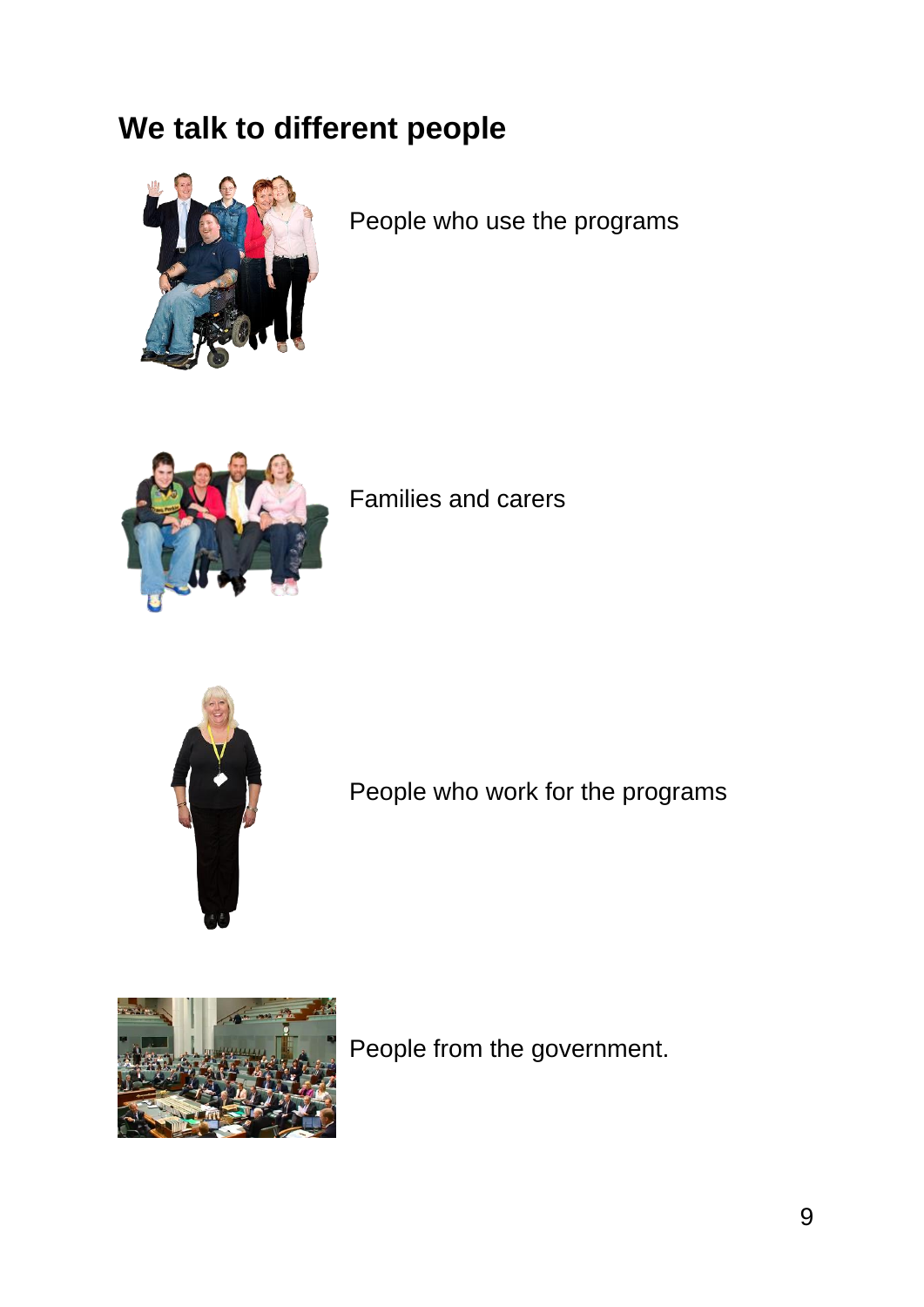#### **Peer researchers**



Peer researchers have a lived experience of the topic they are researching.



In this research, peer researchers are people who have a mental illness.



Some peer researchers are Aboriginal.